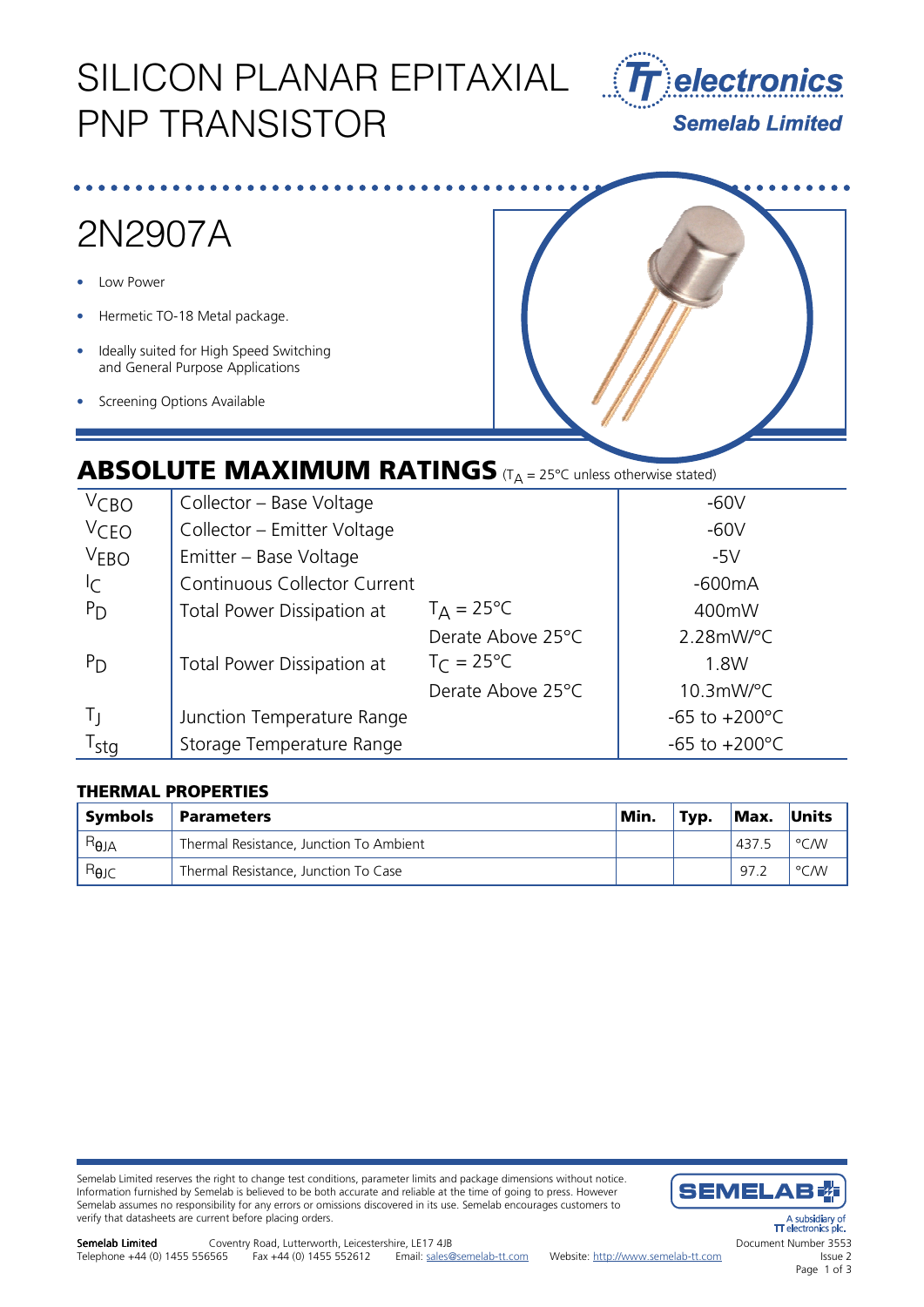# SILICON PLANAR EPITAXIAL PNP TRANSISTOR 2N2907A



### **ELECTRICAL CHARACTERISTICS** ( $T_A = 25^{\circ}$ C unless otherwise stated)

| <b>Symbols</b>               | <b>Parameters</b>                       | <b>Test Conditions</b>         |                      | Min.   | <b>Typ</b> | Max.    | <b>Units</b> |
|------------------------------|-----------------------------------------|--------------------------------|----------------------|--------|------------|---------|--------------|
| $V_{(BR)CEO}^{(1)}$          | Collector-Emitter<br>Breakdown Voltage  | $I_{\text{C}} = -10 \text{mA}$ | $I_R = 0$            | -60    |            |         |              |
| $V_{(BR)CBO}$                | Collector-Base<br>Breakdown Voltage     | $I_C = -10\mu A$               | $I_F = 0$            | -60    |            |         | $\vee$       |
| $V_{(BR)EBO}$                | Emitter-Base Breakdown<br>Voltage       | $I_F = -10 \mu A$              | $I_{\Gamma} = 0$     | $-5$   |            |         |              |
| ICEX                         | Collector Cut-Off Current               | $V_{CE} = -30V$                | $V_{BF} = -0.5V$     |        |            | $-50$   | nA           |
| <sup>I</sup> CBO             | Collector Cut-Off Current               | $V_{CB} = -50V$                | $I_F = 0$            |        |            | $-0.01$ | μA           |
|                              |                                         |                                | $T_A = 150^{\circ}C$ |        |            | $-10$   |              |
| $VCE(sat)^{(1)}$             | Collector-Emitter Saturation<br>Voltage | $I_{C} = -150 \text{mA}$       | $I_R = -15mA$        |        |            | $-0.4$  | $\vee$       |
|                              |                                         | $I_{C} = -500 \text{mA}$       | $IR = -50mA$         |        |            | $-1.6$  |              |
| $V_{BE(sat)}$ <sup>(1)</sup> | Base-Emitter Saturation<br>Voltage      | $I_C = -150 \text{mA}$         | $I_R = -15mA$        | $-0.6$ |            | $-1.3$  |              |
|                              |                                         | $I_{C} = -500 \text{mA}$       | $I_R = -50mA$        |        |            | $-2.6$  |              |
| $hFE^{(1)}$                  | Forward-current transfer<br>ratio       | $I_C = -0.1 \text{mA}$         | $V_{CF} = -10V$      | 75     |            |         |              |
|                              |                                         | $I_C = -1.0 \text{mA}$         | $V_{CF} = -10V$      | 100    |            |         |              |
|                              |                                         | $I_{C} = -10mA$                | $V_{CF} = -10V$      | 100    |            |         |              |
|                              |                                         | $I_{C} = -150 \text{mA}$       | $V_{CF} = -10V$      | 100    |            | 300     |              |
|                              |                                         | $I_{C} = -500 \text{mA}$       | $V_{CF} = -10V$      | 50     |            |         |              |

### DYNAMIC CHARACTERISTICS

| $ f_T$           | <b>Transition Frequency</b> | $I_{\text{C}} = -50 \text{mA}$                   | $V_{CF} = -20V$  | 200 |     |    | <b>MHz</b> |
|------------------|-----------------------------|--------------------------------------------------|------------------|-----|-----|----|------------|
|                  |                             | $f = 100 MHz$                                    |                  |     |     |    |            |
| $C_{\rm obo}$    | Output Capacitance          | $V_{CB} = -10V$                                  | $I_F = 0$        |     | 8   | pF |            |
|                  |                             | $f = 1.0$ MHz                                    |                  |     |     |    |            |
| C <sub>ibo</sub> | Input Capacitance           | $V_{FB}$ = -2V                                   | $I_{\Gamma} = 0$ |     |     | 30 |            |
|                  |                             | $f = 1.0 MHz$                                    |                  |     |     |    |            |
| $t_{\text{on}}$  | Turn-On Time                | $V_C = -150 \text{ mA}$ $V_C = -30 \text{ V}$    |                  |     |     | 45 |            |
|                  |                             | $I_{B1} = -15mA$                                 |                  |     |     |    | ns         |
| $t_{off}$        | Turn-Off Time               | $I_C = -150 \text{ mA}$ $V_{CC} = -30 \text{ V}$ |                  |     | 300 |    |            |
|                  |                             | $I_{B1} = -I_{B2} = -15mA$                       |                  |     |     |    |            |

#### Notes

(1) Pulse Width ≤ 300us, δ ≤ 2%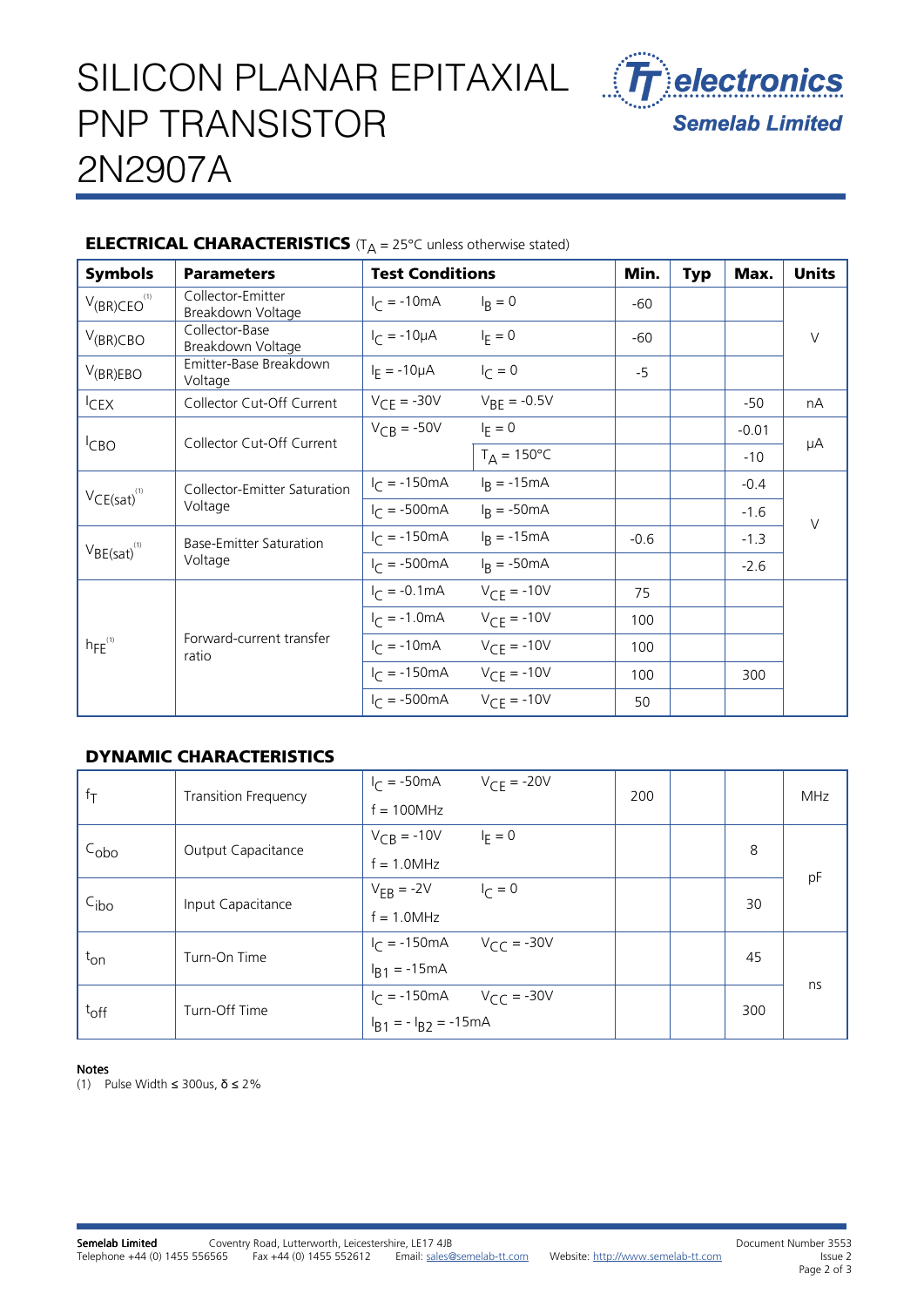## SILICON PLANAR EPITAXIAL PNP TRANSISTOR 2N2907A



#### MECHANICAL DATA

Dimensions in mm (inches)





#### TO-18 (TO-206AA) METAL PACKAGE Underside View

Pin 1 - Emitter Pin 2 - Base Pin 3 - Collector